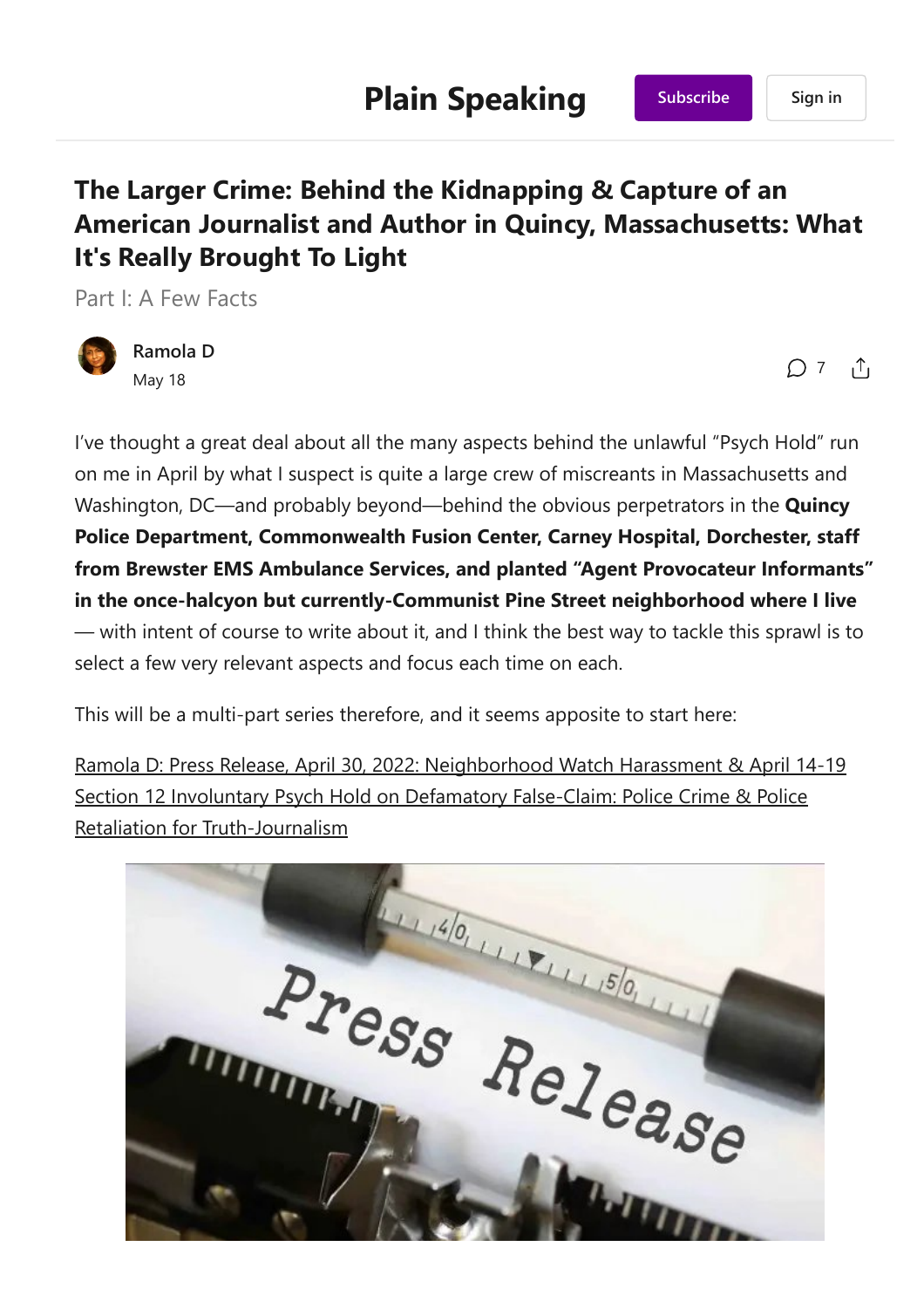

### My intent in this opening piece is merely to list the many interviews and panels I've done lately to address in gist what happened on April 14, 2022, and what transpired from April 14 to April 19, 2022.

On that date, Quincy Police rushed to capture a very outspoken journalist who has been diligently revealing the (most horrific) crimes of fusion centers  $\sim$  code word for sanctioned terror by uniformed gendarmerie and their mercenary contractors – in the USA, UK, and elsewhere for nearly 9 years now, supposedly on grounds of a "neighbor's complaint" which falls to pieces when you examine it and delve into what this was really about.

# Welcome to the Gulag Created by Crooked [Intelligence](https://everydayconcerned.net/disclosure/welcome-to-the-gulag-created-by-crooked-intelligence-agencies-crooked-us-military-and-crooked-fusion-centers/) Agencies, Crooked US Military, and [Crooked](https://everydayconcerned.net/disclosure/welcome-to-the-gulag-created-by-crooked-intelligence-agencies-crooked-us-military-and-crooked-fusion-centers/) Fusion Centers

(And those of us at the forefront of exposing the gross human rights violations and truly execrable crimes being conducted by corporate personas cowering behind razzle‐dazzle names like "Homeland Security" and "State Police" and "FBI" and "CIA' and "DIA" and "US Army" and "US Navy" and "US Air Force" and "NSA" and "Intelligence Community" yet who behave like garden-variety criminals know exactly what this is really about.)

But I'll take it apart step by step.

In these interviews, I've spoken about various aspects of this experience of being attacked, intimidated, falsely-arrested, kidnapped, and trafficked (into the privateering and profiteering medical‐insurance edifice in Massachusetts via Carney Hospital, Dorchester) by over-reaching and abusive Quincy Police officers; each time I've revealed a little more of the entire experience (but my Affidavit of Fact will reveal it all shortly).

## The Truth [Ambassadors:](https://substackcdn.com/image/fetch/f_auto,q_auto:good,fl_progressive:steep/https://bucketeer-e05bbc84-baa3-437e-9518-adb32be77984.s3.amazonaws.com/public/images/009fe4ef-7084-4842-92dd-51726d112e05_600x401.webp) May 6, 2022, with Noel Wu, Dr. Robert Young, Dr. Mark Sherwood, Ginny Miller, and Ramola D

The latest to be published, a Truth Panel hosted by Noel Wu and Dr. Robert Young titled the Truth Ambassadors, covered communications made by ER doctors over the phone revealing their collusion, complicity, and true intent as well as the larger issue of jurisdiction (Land over Sea), which I believe was instrumental in ending the hold Carney Hospital was unlawfully maintaining on me, well beyond the statutory 72‐hours decreed by the very bogus "Section 12" of Massachusetts Code used wrongfully to execute the entire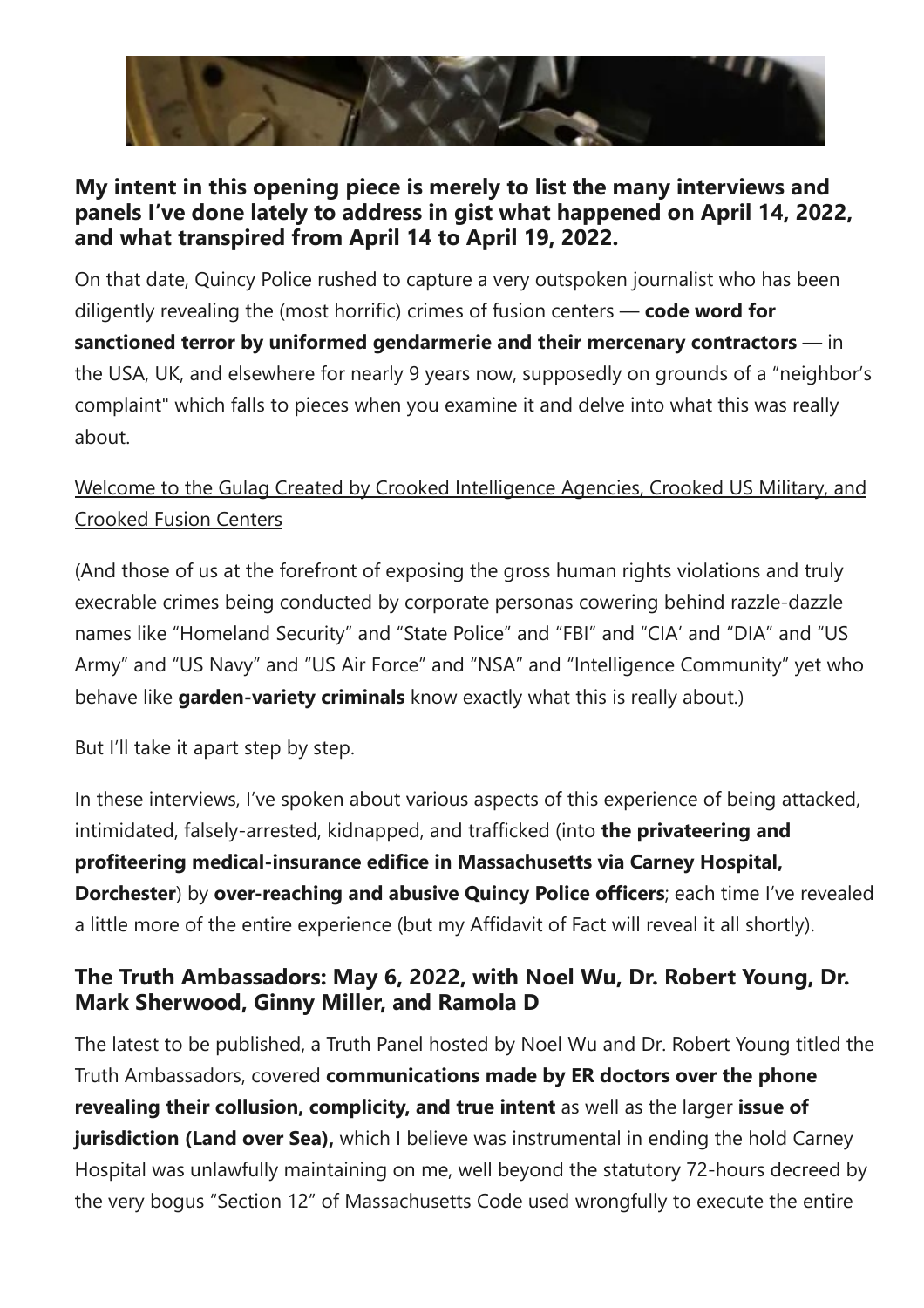Capture and Captivity in conditions akin to all acknowledged international and human rights law definitions of Incarceration and Torture.

﴾Last I heard, Incarceration and Torture are not Physical or Mental Health Care, but this is what they're getting away with in Massachusetts, using the Insurance code words of "Mental Health Evaluation" or "Behavioral Health" to cover the crimes of unlawful imprisonment and unlawful torture. In fact, I've just received, on May 14, 2022, a very deceptive communication from our health insurance company, unlawfully and manipulatively backdated to April 15, 2022, claiming 6 sessions/days of "Inpatient Health Care" via a "Behavioral Health Plan Benefit" for the 6 days of unlawful Capture and Captivity, April 14-19, as if it were all a planned "health benefit," and this AFTER I had called and explained to them in entirety what had occurred and why they should not be covering (paying for) any aspect of this travesty which needed to be paid by Carney Hospital and Quincy Police—clearly YET ONE MORE criminal aspect of this unlawful operation I need to further address.)

#### The Truth Ambassadors: May 6, 2022, with Noel Wu, Dr. Robert Young, Dr. Mark Sherwood, Ginny Miller, and Ramola D



Truth [Ambassadors](https://rumble.com/v14f78o-truth-ambassadors.html) with Noel Wu, May 6, 2022

Interview with Ginny Miller of New Vibrant You, May 5, 2022: [Ramola](https://rumble.com/v13o5di-ramola-d-shares-her-story-of-psych-hold-trauma-to-triumph-ginny-interviews-.html) D shares her story of Psych Hold trauma to Self [Empowered](https://rumble.com/v13o5di-ramola-d-shares-her-story-of-psych-hold-trauma-to-triumph-ginny-interviews-.html) triumph! Ginny [interviews](https://rumble.com/v13o5di-ramola-d-shares-her-story-of-psych-hold-trauma-to-triumph-ginny-interviews-.html) Ramola after her ordeal.

> **The New Vibrant You Show** with Ginny Miller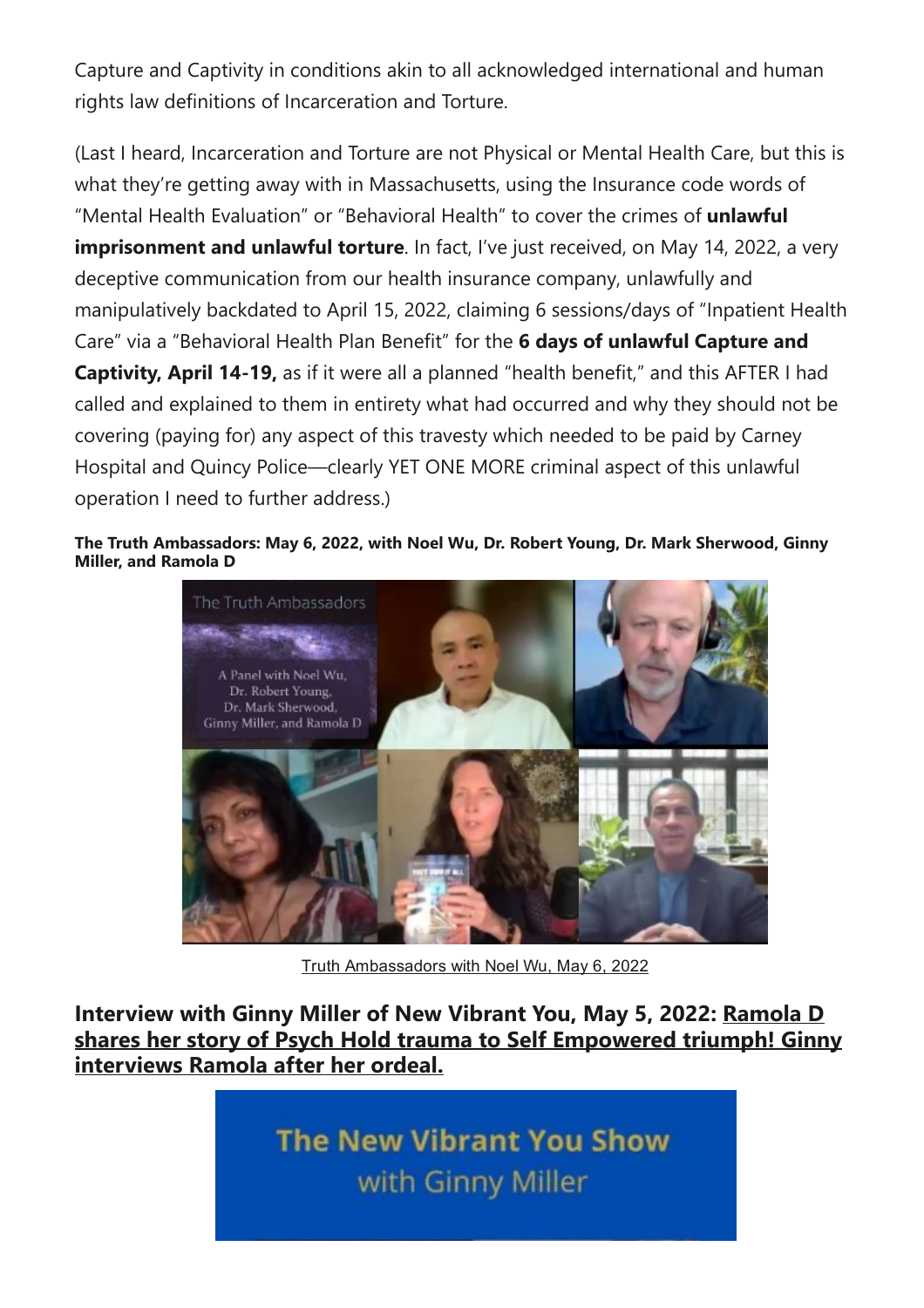

Ginny Miller Interview of Ramola D now also at all Ramola D Reports channels | [Interview](https://odysee.com/@RamolaDReports:8/Interview-with-Ramola-D-5-4-22:b) at Odysee

Ginny Miller of New Vibrant You's interview with me broke the story of ER Doctor complicity at Carney Hospital—and looked rather closely at the whole phenomenon of energetic activation of change through spiritual practice.

Ginny also was a concerned interviewer who asked more about these Spectrum Technologies, which are being used in communities today and inducing disease and health damages of every kind — but which only those being overtly targeted know truly enough about, while the weapon‐wielders are paid to destroy and are running these unethical operations with impunity: a subject with vast implications for everyone in the world, including in relation to "Covid" and all putative pandemics—symptoms of which can be induced by pulsed EMF radiation.

### Interview with Richie Allen, UK—The Richie Allen Show [Thursday](https://www.podomatic.com/podcasts/richieallen/episodes/2022-05-05T11_24_10-07_00) [May](https://www.podomatic.com/podcasts/richieallen/episodes/2022-05-05T11_24_10-07_00) 5th [2022](https://www.podomatic.com/podcasts/richieallen/episodes/2022-05-05T11_24_10-07_00) — Richie is joined by Ramola D.



[Interview](https://www.podomatic.com/podcasts/richieallen/episodes/2022-05-05T11_24_10-07_00) with Richie Allen on the Richie Allen Show, May 5, 2022

The Richie Allen interview looked at many preceding and contextual aspects of the abusive Ambush and Capture run by Quincy Police on the false‐claim of "filming her kids" by an aggressive and nasty woman neighbor who is fully engaged in the [fusion‐center‐criminality](https://rumble.com/v13o5di-ramola-d-shares-her-story-of-psych-hold-trauma-to-triumph-ginny-interviews-.html) operative today in US neighborhoods where police, security, intelligence, and military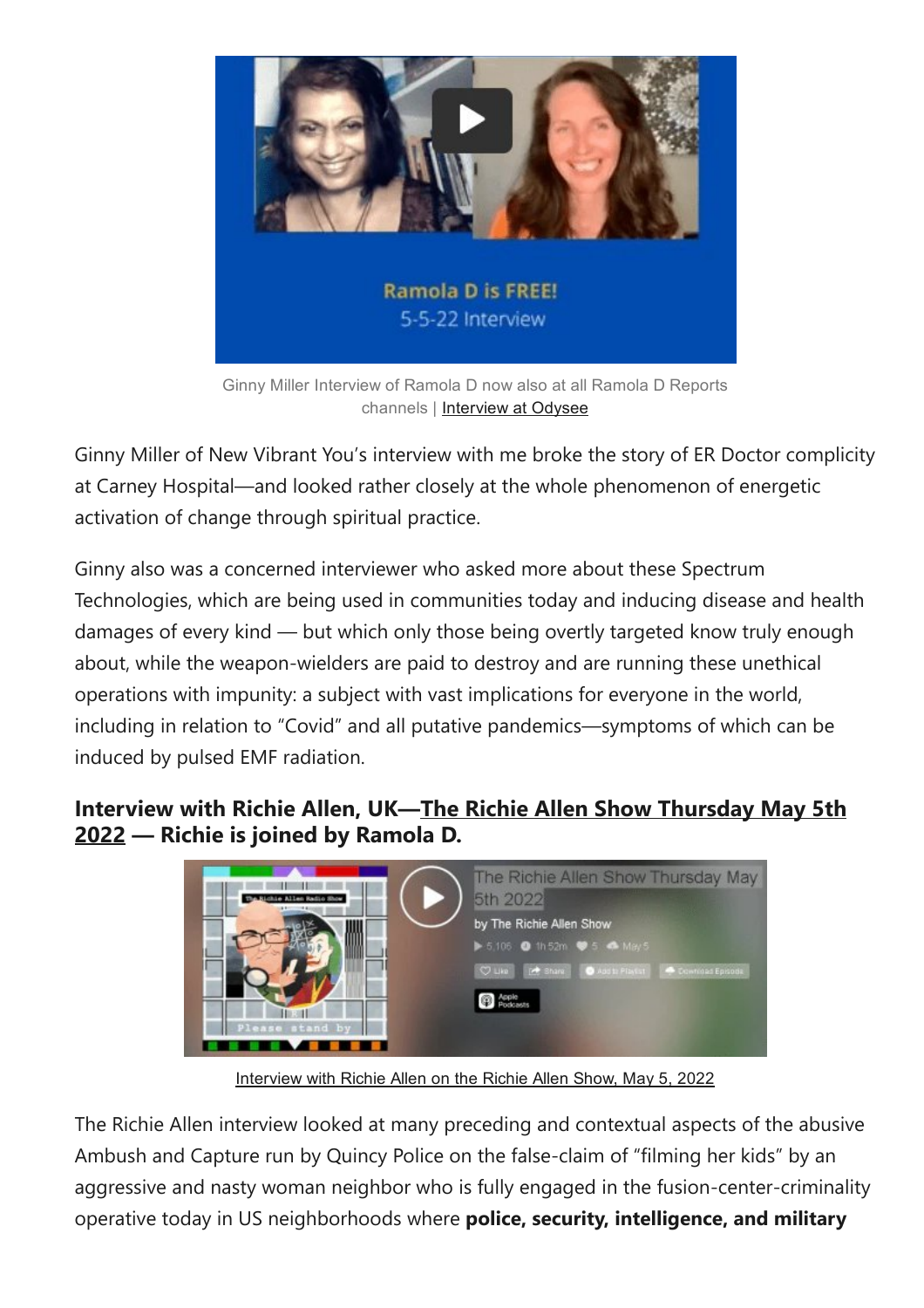factions and their 3rd‐ and 4th‐party contractors are deploying dangerous bio‐ hacking electromagnetic technologies and neighborhood abuse operations to repress, marginalize, disappear, and slow‐kill dynamic, creative, community‐minded, questioning people in communities —as also in the UK and elsewhere, a NWO operation ultimately again, subjects I will write about in depth here soon.

I also covered further disclosures from ER personnel showing awareness of police criminality—Yes, (some) people in ERs all across the USA and UK and Europe know perfectly well how people are being mauled to death in their own neighborhoods with EMF/Neurotechnologies today, then dragged into ERs and Psych Wards as "paranoid delusional schizophrenics" just as if this were the communist Soviet Union: I'll cover this in detail here soon.

Interview with Dr. Robert Young: What Happened to [Investigative](https://odysee.com/@DrRobertYoung:7/Interview-Young-Ramola:5) Journalist Ramola D and [Research](https://odysee.com/@DrRobertYoung:7/Interview-Young-Ramola:5) Scientist Dr. Robert O. Young?/Odysee | May 4, 2022 | Also at [Rumble](https://rumble.com/v13i9ut-what-happened-to-investigative-journalist-ramola-d-and-research-scientist-d.html) | At all Ramola D Reports channels now too



Dr. Robert Young [interviews](https://www.bitchute.com/video/hK8XaSgOPKnN/) Ramola D | Nothing Can Stop The Truth | Bitchute

One of the subjects I covered in this interview with Dr. Young—where he also shared his own experience of unlawful incarceration for the great gift, not crime, of being a successful healer using naturopathic methodologies—was the use of shielding of different kinds, organite and metallic, to deflect EMF weapons‐hits, in relation to the shielding bits and pieces I had on my physical person (inside my clothing) when I was captured by Quincy Police from my home, with no time to remove them and which I later handed over to the Psych Ward nurses when they sought to do a "skin check"—but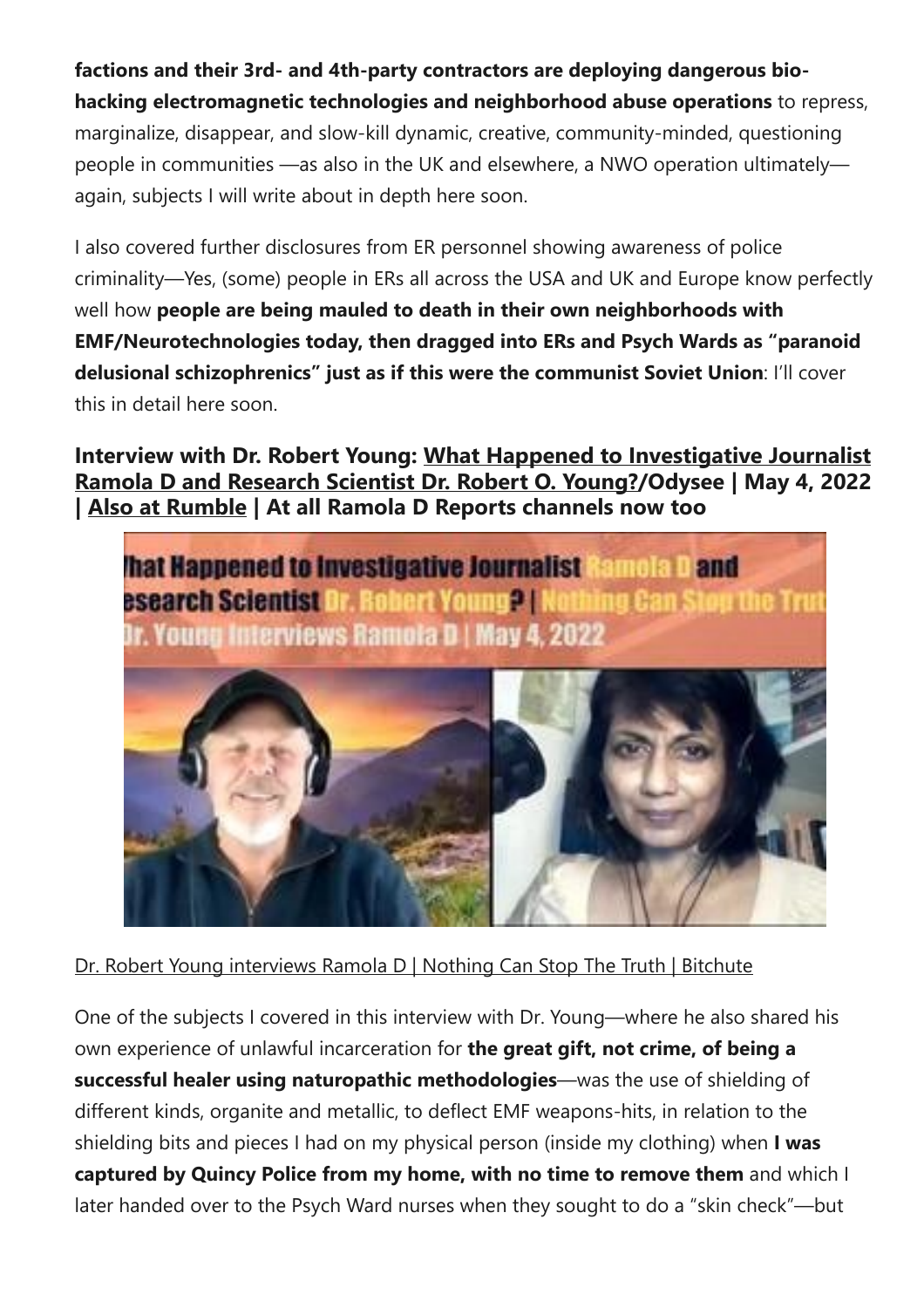which most definitely is not a sign of "paranoid schizophrenia" as most conventional and mainstream low-level psychiatric professionals are trained to believe, certainly **based** on my own research and on-the-job training from my experience as a freelance investigative journalist—working closely with psychiatrists— and later staff writer for the Schizophrenia Research Foundation in India as it was just getting started, in the late '80s in India.

﴾While it seems today that a lot of non‐schizophrenic people are being wrongfully diagnosed with schizophrenia—many who are being hit with Neuro/DEW Tech instead—I learned a great deal during that time period of what really those who suffer from that diagnosis go through and evidence. Attachments to objects is one of those aspects—but I have no attachment to any objects I use for EMF-shielding when needed. And I've certainly needed EMF shielding in my own home in Quincy, Massachusetts — as also in many other locations, as I have written about — as pretty much anyone being hit worldwide also reports. And as a writer and journalist, I have been hit EXTREMELY with this tech on occasion, which has made using EMF shielding a matter for survival, not choice. My personal reports and letters at my website record some of this carnage. And yes, Massachusetts Fusion Center knows all about it — this state has become a Communist stronghold run by men with guns, not brains—and certainly not hearts.)

## Interview with Frank Allen of Targeted Massachusetts along with Lorraine Valente, Psychologist, April 29, 2022/Live Radio on TM Broadcasting

A very candid conversation about neighborhood abuse camouflaged on paper as righteous Neighborhood Watch and Citizen Watch to prevent crime but which plays out as gross and sickening social and psychological abuse, hostility, and harassment, including excessive and intensive noise harassment with power equipment and large trucks, while targets of such "community monitoring" and "community policing" are stealthhit with EMF Spectrum technologies and neurotechnologies and character‐ assassinated publicly and privately on fabricated allegations and smear campaigns.

Precisely the situation I experienced with the woman who played Public Bully and Abuser to publicly declare her false‐claims and accusations on April 12, which led to my private notice to the neighborhood on April 13, and Quincy Police Ambush‐and‐Capture by her cronies in QPD on April 14, 2022.

We also spoke at length about the wrongful Psych Hold being used against many, to shut down all public awareness of the secretive DOD/DOJ Neuro/DEW Tech being used on people today, and Lorraine, a psychologist, shared her own experience of being similarly attacked.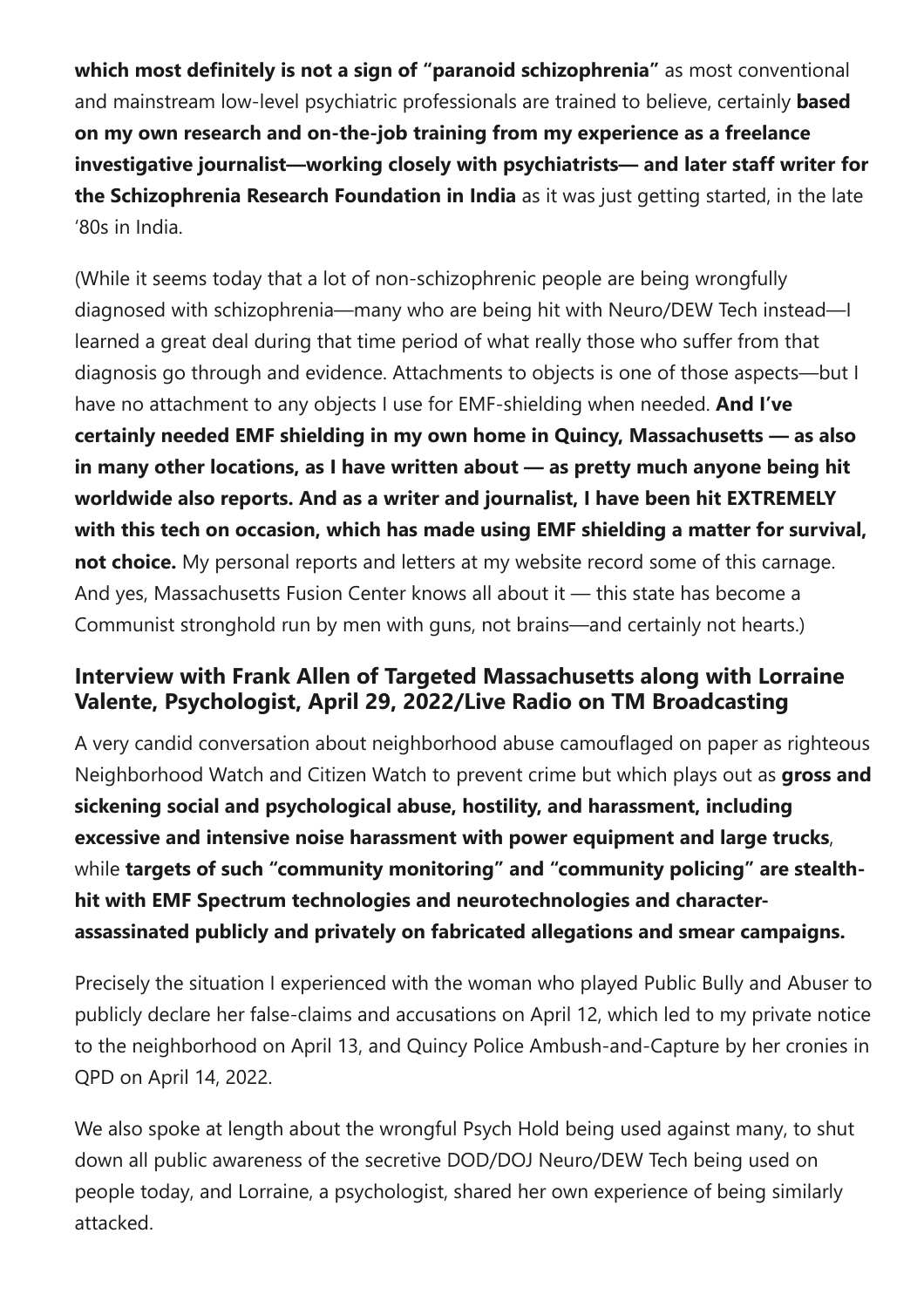#### TM [Broadcasting](https://www.youtube.com/watch?v=qpdsUr2I2NE) Presents! Ramola D and Lorraine Valente 2022 04 30



#### Interview with Eric Gajewski of Trad Cat [Knight](https://tradcatknight.org/sg-video-interviews-2022/), April 26, 2022/Livestream, Member Subscription (sadly, paywall): Sign up here for [access/](https://tradcatknight.org/sg-2-podcast-2022/)Or Click here: NEW! SPECIAL GUEST [PODCAST:](https://tradcatknight.org/2022/04/26/new-special-guest-podcast-april-26-ramola-d-taken-away-to-psych-ward-w-h-o-is-a-pharma-organization-global-pandemic-treaty/) APRIL 26: RAMOLA D, "TAKEN AWAY TO PSYCH WARD, W.H.O. IS A PHARMA [ORGANIZATION](https://tradcatknight.org/2022/04/26/new-special-guest-podcast-april-26-ramola-d-taken-away-to-psych-ward-w-h-o-is-a-pharma-organization-global-pandemic-treaty/) & GLOBAL PANDEMIC **[TREATY](https://tradcatknight.org/2022/04/26/new-special-guest-podcast-april-26-ramola-d-taken-away-to-psych-ward-w-h-o-is-a-pharma-organization-global-pandemic-treaty/)**

A comprehensive interview covering many aspects of Neighborhood Watch abuse and harassment, smear campaigns, and co-opted and complicit neighbors as well as the technologies used against people in their own neighborhoods, and the whole saga of the unlawful Psych Hold which I promise QPD and Carney Hospital and the Commonwealth Fusion Center—and all their sponsors—will never forget.

### Chris Haskell [Interview,](https://everydayconcerned.net/2022/04/26/chris-haskell-interview-april-24-2022-ramola-d-the-incredible-independent-journalist-released-from-the-pen/) April 24, [2022:](https://everydayconcerned.net/2022/04/26/chris-haskell-interview-april-24-2022-ramola-d-the-incredible-independent-journalist-released-from-the-pen/) "Ramola D The [Incredible](https://everydayconcerned.net/2022/04/26/chris-haskell-interview-april-24-2022-ramola-d-the-incredible-independent-journalist-released-from-the-pen/) [Independent](https://everydayconcerned.net/2022/04/26/chris-haskell-interview-april-24-2022-ramola-d-the-incredible-independent-journalist-released-from-the-pen/) Journalist Released from the Pen!"

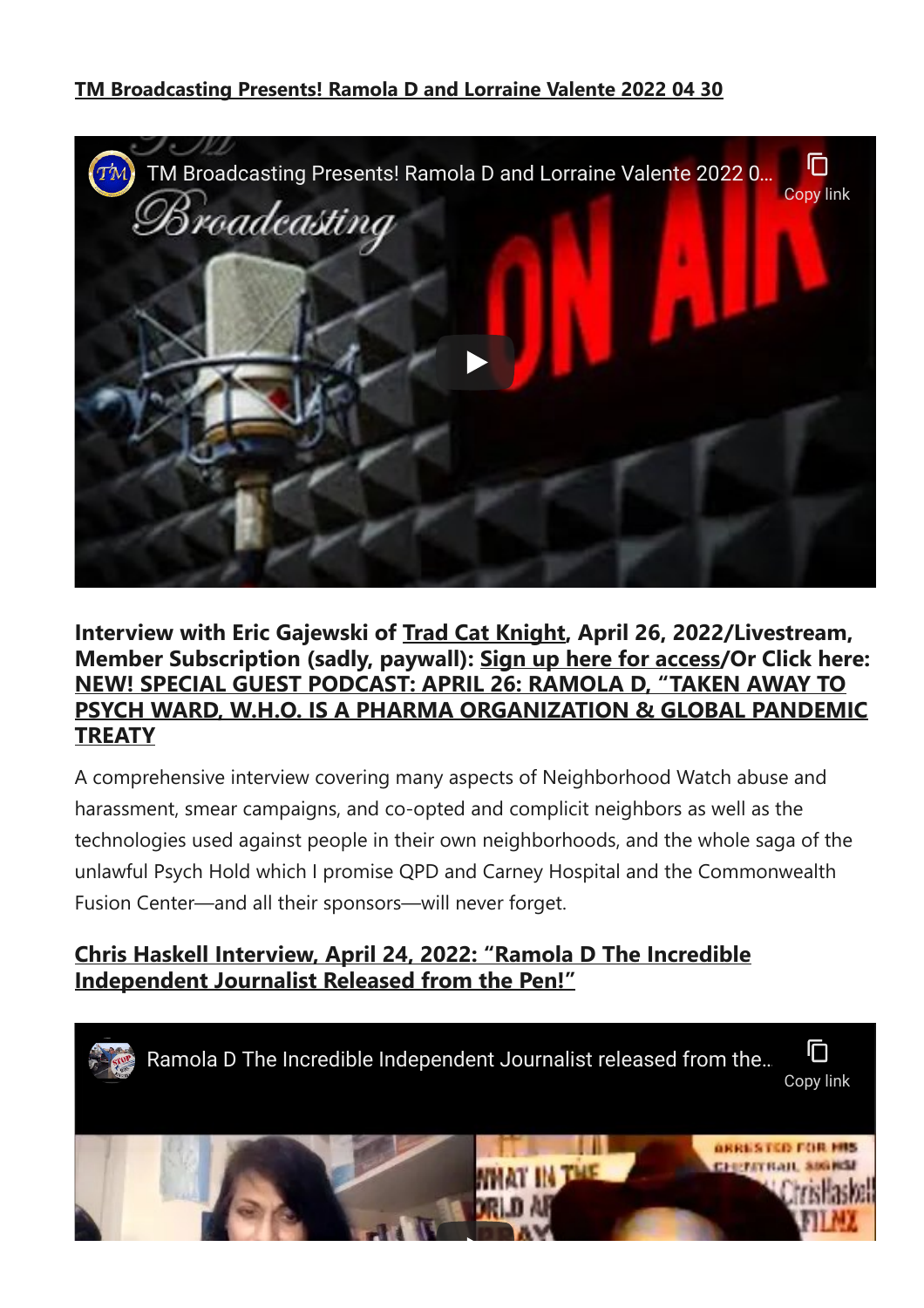

A very candid conversation with the very famous Chris Haskell of Real Tucson News and Sign Avenger fame who has fought to make the public aware of the great harms of chem trails and geoengineering in Tucson and nationwide, where he sought to share more on my background and growing up in India as well as my work in teaching and journalism which backgrounds the horrific Psych Hold Ambush‐and‐Capture run by Quincy Police on a well‐ known and well‐loved writer, poet, and teacher being wilfully and wrongfully miscast by the uneducated, criminal, and Mafiosi police faction in Massachusetts—clearly getting kickbacks from the Military and Intelligence communities preying on Americans in numerous "Black Ops" energy‐weapons‐testing, weapons‐demo, and brain‐theft operations sustained by Fusion Centers, which they permit, sanction, promote, and protect—as all manner of unsavoriness, including, as the woman across the street sought desperately to establish, for this benighted turned‐Communist neighborhood: "a filmer of children who posts their pics and videos on Facebook" (as quoted by an EMS nurse at Carney Hospital ER, April 14, 2022—mis‐informed by who? EMS Brewster Ambulance staff, mis‐informed by Quincy Police, mis‐informed by the Smear‐Opster in the neighborhood—that's the Train of Smears that leads to massive Rumor‐Spreading, all over Quincy, Carney, Dorchester, and Boston apparently). (Oh yes, I have a Lot More to say on this subject and I don't plan to stop anytime soon.)

Very clearly, the police, EMS, and ER medicos and Security staff, as well as the prison ward staff on the Psych Wing, along with the loony neighbor who began this story demonstrated to me how they set up slander and character‐ruining operations, how they run it, and how they think they can run with these tactics forever: Why? Because this lot needs Targets, Patients, and Criminals for their paychecks. Manufactured Target Creation apparently a major role in their daily lives of lies.

#### Celeste Solum [Interview,](https://everydayconcerned.net/2022/04/24/celeste-solum-interview-april-21-2022-locked-up-with-ramola-d-journalism-dews-no-consent-heart/) April 21, [2022:](https://everydayconcerned.net/2022/04/24/celeste-solum-interview-april-21-2022-locked-up-with-ramola-d-journalism-dews-no-consent-heart/) Locked up with [Ramola](https://everydayconcerned.net/2022/04/24/celeste-solum-interview-april-21-2022-locked-up-with-ramola-d-journalism-dews-no-consent-heart/) D– Journalism, DEWs, [No‐Consent,](https://everydayconcerned.net/2022/04/24/celeste-solum-interview-april-21-2022-locked-up-with-ramola-d-journalism-dews-no-consent-heart/) Heart

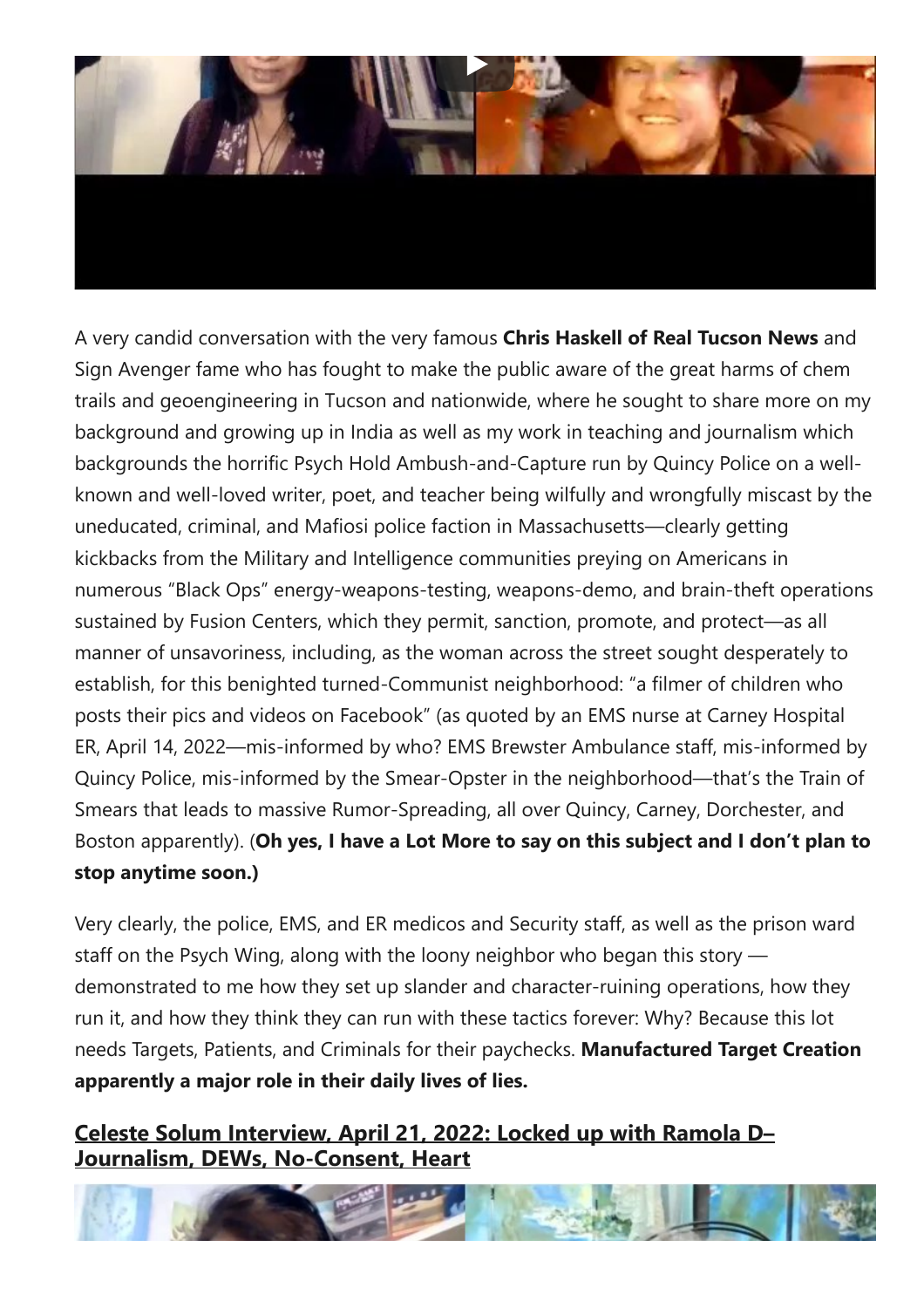

I have written at length on the wonderful Celeste Solum interview, first since being "discharged" from what I've candidly alluded to as Nuthouse-Demon-Central (Psych Ward & ER at Carney Hospital, Dorchester), where no doubt there are some great people with great minds and hearts (but I met very few of them).

Microwave Weapons apparently need a lot more Public Relations to assure the world they exist—something people like the obvious operatives at QPD like Tim O' Brien (on whom I will write reams shortly) who told me during the Ambush-and-Capture he orchestrated that he was "signing me off" as "paranoid delusional" for having mentioned them, are banking on, for this is part of the very sleazy police operation to sheathe their own use of EMF Tech on people by shutting down all reporters of such Tech as delusional, a phenomenon of abusive, repressive Mental Health Fraud I have been interviewing, investigating, and reporting on for ages—and I rather think I've done my part in showcasing them. (Please see the extensive reportage at my media site, everydayconcerned.net.)

Celeste Solum: Locked up with Ramola D | Educating the World, Especially [Psychiatry,](https://everydayconcerned.net/2022/04/22/celeste-solum-locked-up-with-ramola-d-educating-the-world-especially-psychiatry-on-the-reality-of-emf-tech-microwave-weapons-but-connecting-with-humans-as-humans/) on the Reality of EMF Tech & Microwave Weapons | But [Connecting](https://everydayconcerned.net/2022/04/22/celeste-solum-locked-up-with-ramola-d-educating-the-world-especially-psychiatry-on-the-reality-of-emf-tech-microwave-weapons-but-connecting-with-humans-as-humans/) with Humans as Humans

Celeste's interview was also where I most spoke about energy practices as power transformers, as also in Ginny Miller's interview.

# A Few Resources of Note

For those keen to follow and report on this story, please also see the following:

- 1. FOIA Requests at Muckrock under the name "Ramola Dharmaraj"
- 2. Notification to **Quincy Police Department** on False Claim Behind Wrongful Section 12 Psych Hold of !4-19 April, 2022/ID Info Removed: PDF [Posted](https://everydayconcerned.net/wp-content/uploads/2022/05/Notification-to-Quincy-Police-Dept-False-Claim-ID-Info-removed.pdf) Here, Sent Online By Contact Page Email to Chief Paul Keenan, QPD, May 2, 2022
- 3. Ramola D: Released from Political [Persecution](https://everydayconcerned.net/2022/04/20/ramola-d-released-from-political-persecution-of-wrongful-psych-hold-in-carney-hospital-dorchester-after-6-days-of-illegal-unconstitutional-arrest-detainment-kidnapping-by-quincy-police-departme/) of Wrongful Psych Hold in Carney Hospital, Dorchester After 6 Days of Illegal & UnConstitutional [Arrest/Detainment](https://substackcdn.com/image/fetch/f_auto,q_auto:good,fl_progressive:steep/https://bucketeer-e05bbc84-baa3-437e-9518-adb32be77984.s3.amazonaws.com/public/images/bd07023f-4737-4f77-b5af-8460616e957b_771x258.png) &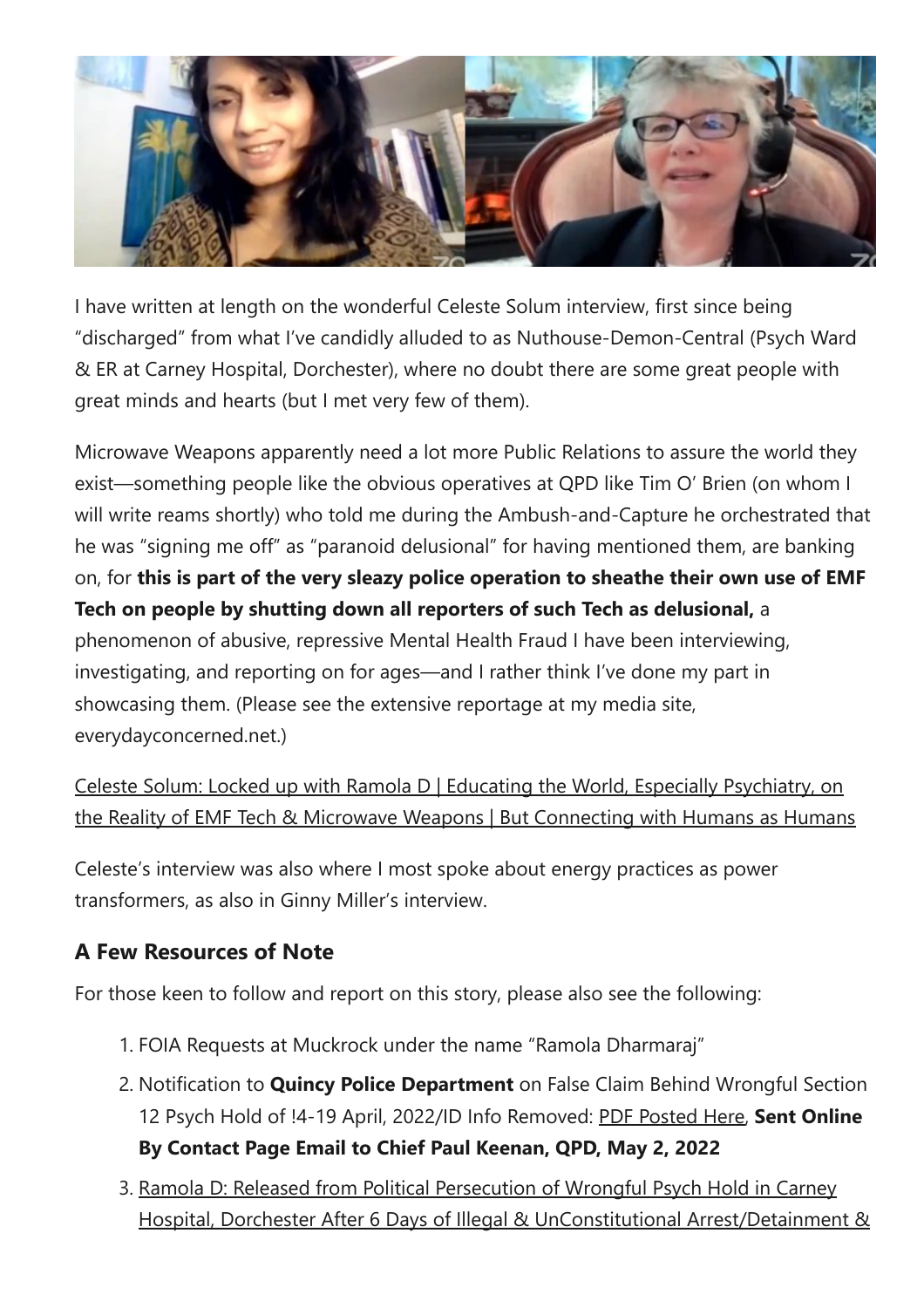Kidnapping by Quincy Police [Department](https://everydayconcerned.net/2022/04/20/ramola-d-released-from-political-persecution-of-wrongful-psych-hold-in-carney-hospital-dorchester-after-6-days-of-illegal-unconstitutional-arrest-detainment-kidnapping-by-quincy-police-departme/) on False Claim from Loony Neighbor

4. Letter from Jack Christiana to friends, April 20, 2022: Jack [Christiana](https://everydayconcerned.net/wp-content/uploads/2022/05/Jack-Christiana-Letter-re.-Ramola-Hold-April-20-2022.pdf) Letter re. [Ramola](https://everydayconcerned.net/wp-content/uploads/2022/05/Jack-Christiana-Letter-re.-Ramola-Hold-April-20-2022.pdf) Hold/PDF

# The Larger Crime

Yes, I do think this assault on my name, body, and life—as a journalist exposing these crimes for 9 years—is very connected to the much larger crime of incredible Remote Access Assault‐and‐Battery operations with EMF/Neurotech along with Stasi Neighborhood/Community Abuse Ops being run by all governments on their populations, worldwide, as part and parcel of the New World Order Communist destruction and repression of peoples—and exposes it.

Please stay tuned for Part 2: The Backdrop, to be posted soon.

*And please share this widely!*